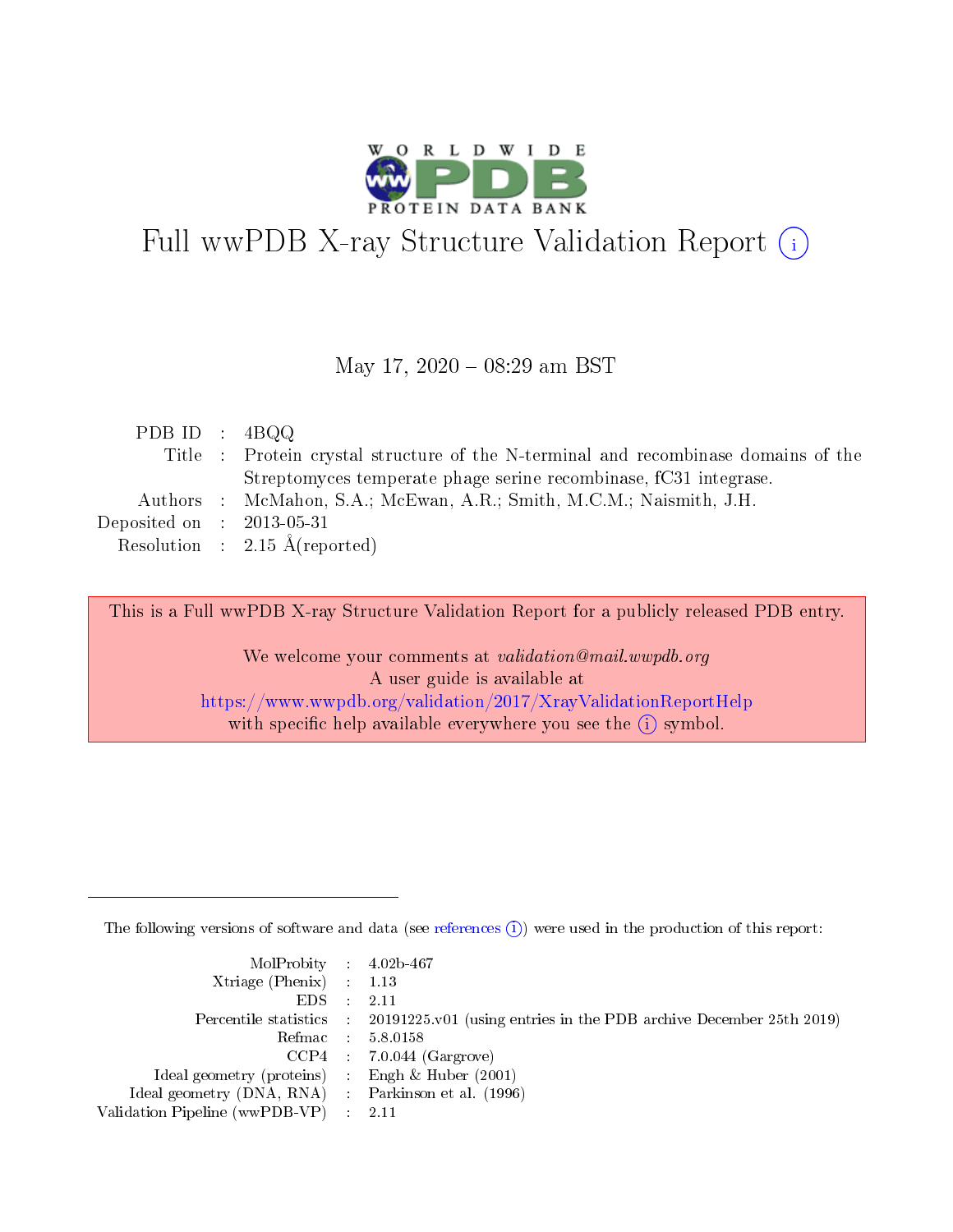# 1 [O](https://www.wwpdb.org/validation/2017/XrayValidationReportHelp#overall_quality)verall quality at a glance  $(i)$

The following experimental techniques were used to determine the structure: X-RAY DIFFRACTION

The reported resolution of this entry is 2.15 Å.

Percentile scores (ranging between 0-100) for global validation metrics of the entry are shown in the following graphic. The table shows the number of entries on which the scores are based.



| Metric                | Whole archive<br>$(\#\mathrm{Entries})$ | Similar resolution<br>$(\#\text{Entries},\, \text{resolution}\; \text{range}(\textup{\AA}))$ |
|-----------------------|-----------------------------------------|----------------------------------------------------------------------------------------------|
| $R_{free}$            | 130704                                  | $1479(2.16-2.16)$                                                                            |
| Clashscore            | 141614                                  | $1585(2.16-2.16)$                                                                            |
| Ramachandran outliers | 138981                                  | $1560(2.16-2.16)$                                                                            |
| Sidechain outliers    | 138945                                  | $1559(2.16-2.16)$                                                                            |
| RSRZ outliers         | 127900                                  | $1456(2.16-2.16)$                                                                            |

The table below summarises the geometric issues observed across the polymeric chains and their fit to the electron density. The red, orange, yellow and green segments on the lower bar indicate the fraction of residues that contain outliers for  $>=3, 2, 1$  and 0 types of geometric quality criteria respectively. A grey segment represents the fraction of residues that are not modelled. The numeric value for each fraction is indicated below the corresponding segment, with a dot representing fractions <=5% The upper red bar (where present) indicates the fraction of residues that have poor fit to the electron density. The numeric value is given above the bar.

| Mol | ${\rm Chain \mid Length}$ | Quality of chain |     |     |
|-----|---------------------------|------------------|-----|-----|
|     | 396                       | 10%<br>74%       | 11% | 15% |
|     | 396                       | 5%<br>74%        | 9%  | 16% |

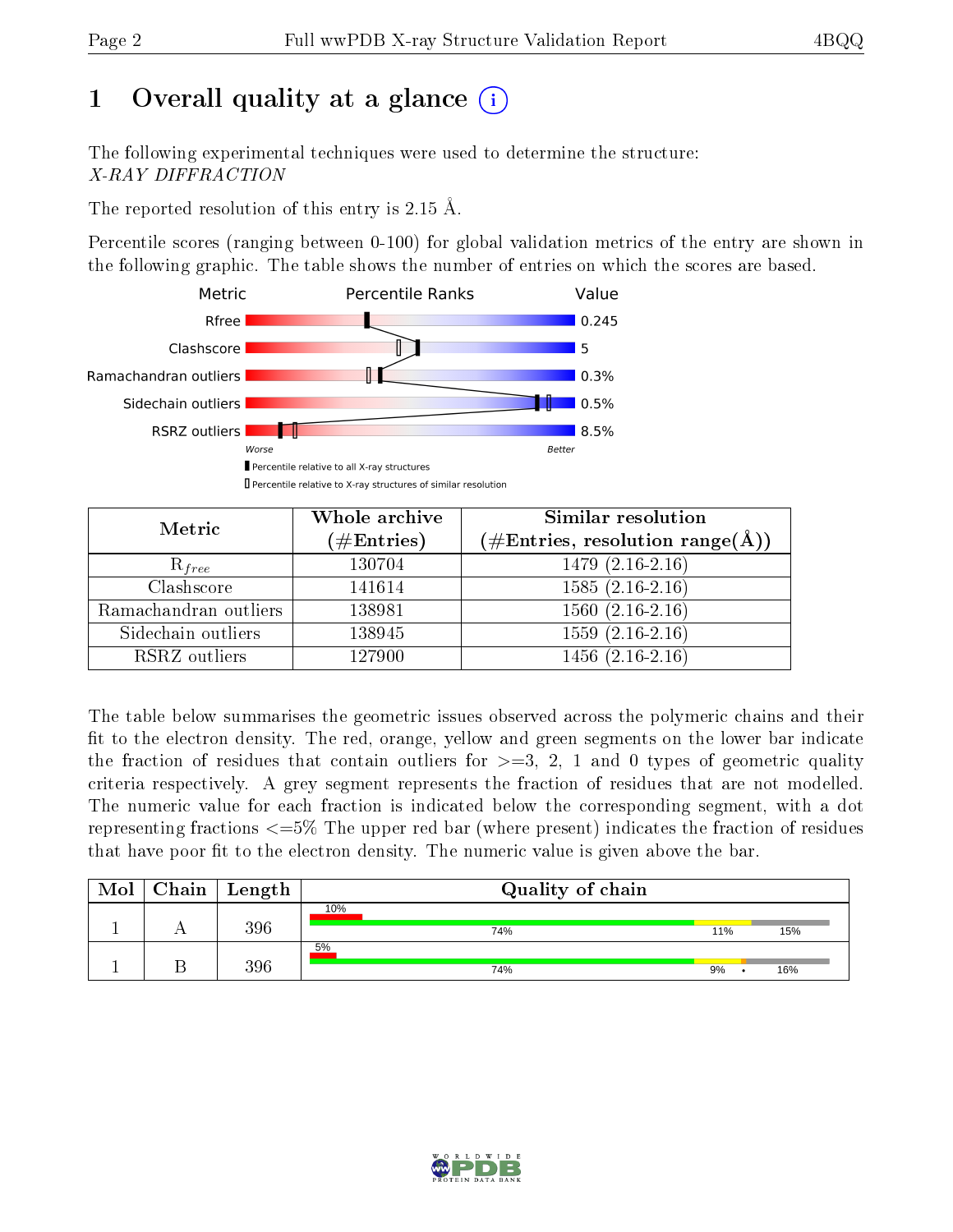# 2 Entry composition (i)

There are 2 unique types of molecules in this entry. The entry contains 5480 atoms, of which 0 are hydrogens and 0 are deuteriums.

In the tables below, the ZeroOcc column contains the number of atoms modelled with zero occupancy, the AltConf column contains the number of residues with at least one atom in alternate conformation and the Trace column contains the number of residues modelled with at most 2 atoms.

| Mol | Chain   Residues | <b>Atoms</b>  |                                                                 |     |       | $\text{ZeroOcc} \mid \text{AltConf} \mid \text{Trace}$ |  |  |
|-----|------------------|---------------|-----------------------------------------------------------------|-----|-------|--------------------------------------------------------|--|--|
|     | 338              | Total<br>2671 | $\mathcal{C}$<br>1679                                           | 486 | 492   | -14                                                    |  |  |
|     | 333              | Total<br>2624 | $\overline{\mathbf{C}}$ and $\overline{\mathbf{C}}$<br>1645 478 | N   | - 487 |                                                        |  |  |

Molecule 1 is a protein called INTEGRASE.

| Chain            | Residue          | Modelled                | Actual                       | Comment        | Reference                      |
|------------------|------------------|-------------------------|------------------------------|----------------|--------------------------------|
| А                | $-24$            | <b>MET</b>              | $\blacksquare$               | expression tag | UNP Q9T221                     |
| $\boldsymbol{A}$ | $-23-$           | <b>SER</b>              |                              | expression tag | UNP<br>Q9T221                  |
| $\bf{A}$         | $-22$            | <b>TYR</b>              |                              | expression tag | $\overline{\text{UNP Q9T221}}$ |
| $\boldsymbol{A}$ | $-21$            | <b>TYR</b>              | $\equiv$                     | expression tag | UNP Q9T221                     |
| $\bf{A}$         | $-20$            | <b>HIS</b>              | $\blacksquare$               | expression tag | UNP $Q9T221$                   |
| $\boldsymbol{A}$ | $-19$            | <b>HIS</b>              | $\blacksquare$               | expression tag | UNP Q9T221                     |
| $\boldsymbol{A}$ | $-18$            | <b>HIS</b>              | $\blacksquare$               | expression tag | UNP Q9T221                     |
| $\boldsymbol{A}$ | $-17$            | <b>HIS</b>              | $\blacksquare$               | expression tag | UNP $Q9T221$                   |
| $\bf{A}$         | $-16$            | <b>HIS</b>              | $\qquad \qquad \blacksquare$ | expression tag | UNP<br>Q9T221                  |
| $\bf{A}$         | $-15$            | $\overline{HIS}$        | $\blacksquare$               | expression tag | UNP Q9T221                     |
| $\bf{A}$         | $-14$            | ASP                     | $\blacksquare$               | expression tag | <b>UNP</b><br>Q9T221           |
| $\boldsymbol{A}$ | $-13$            | <b>TYR</b>              | $\qquad \qquad \blacksquare$ | expression tag | <b>UNP</b><br>Q9T221           |
| $\boldsymbol{A}$ | $-12$            | ASP                     |                              | expression tag | <b>UNP</b><br>Q9T221           |
| $\bf{A}$         | $-11$            | ILE                     | $\blacksquare$               | expression tag | UNP Q9T221                     |
| $\overline{A}$   | $-10$            | $\overline{\text{PRO}}$ | $\blacksquare$               | expression tag | UNP Q9T221                     |
| $\bf{A}$         | $-9$             | THR                     | $\equiv$                     | expression tag | <b>UNP Q9T221</b>              |
| $\overline{A}$   | $-8$             | <b>THR</b>              | $\qquad \qquad \blacksquare$ | expression tag | UNP $Q9T\overline{221}$        |
| $\overline{A}$   | $-7$             | <b>GLU</b>              | $\blacksquare$               | expression tag | UNP Q9T221                     |
| $\boldsymbol{A}$ | $-6$             | <b>ASN</b>              | $\blacksquare$               | expression tag | Q9T221<br>UNP                  |
| $\overline{A}$   | $-5$             | <b>LEU</b>              | $\blacksquare$               | expression tag | UNP<br>Q9T221                  |
| $\bf{A}$         | $-4$             | <b>TYR</b>              | $\blacksquare$               | expression tag | UNP<br>Q9T221                  |
| $\boldsymbol{A}$ | $-3$             | PHE                     | $\blacksquare$               | expression tag | UNP<br>Q9T221                  |
| $\bf{A}$         | $-2$             | <b>GLN</b>              | $\blacksquare$               | expression tag | UNP<br>Q9T221                  |
| $\boldsymbol{A}$ | $-1$             | <b>GLY</b>              | $\blacksquare$               | expression tag | UNP<br>Q9T221                  |
| $\bf{A}$         | $\boldsymbol{0}$ | <b>ALA</b>              |                              | expression tag | UNP Q9T221                     |

There are 50 discrepancies between the modelled and reference sequences:

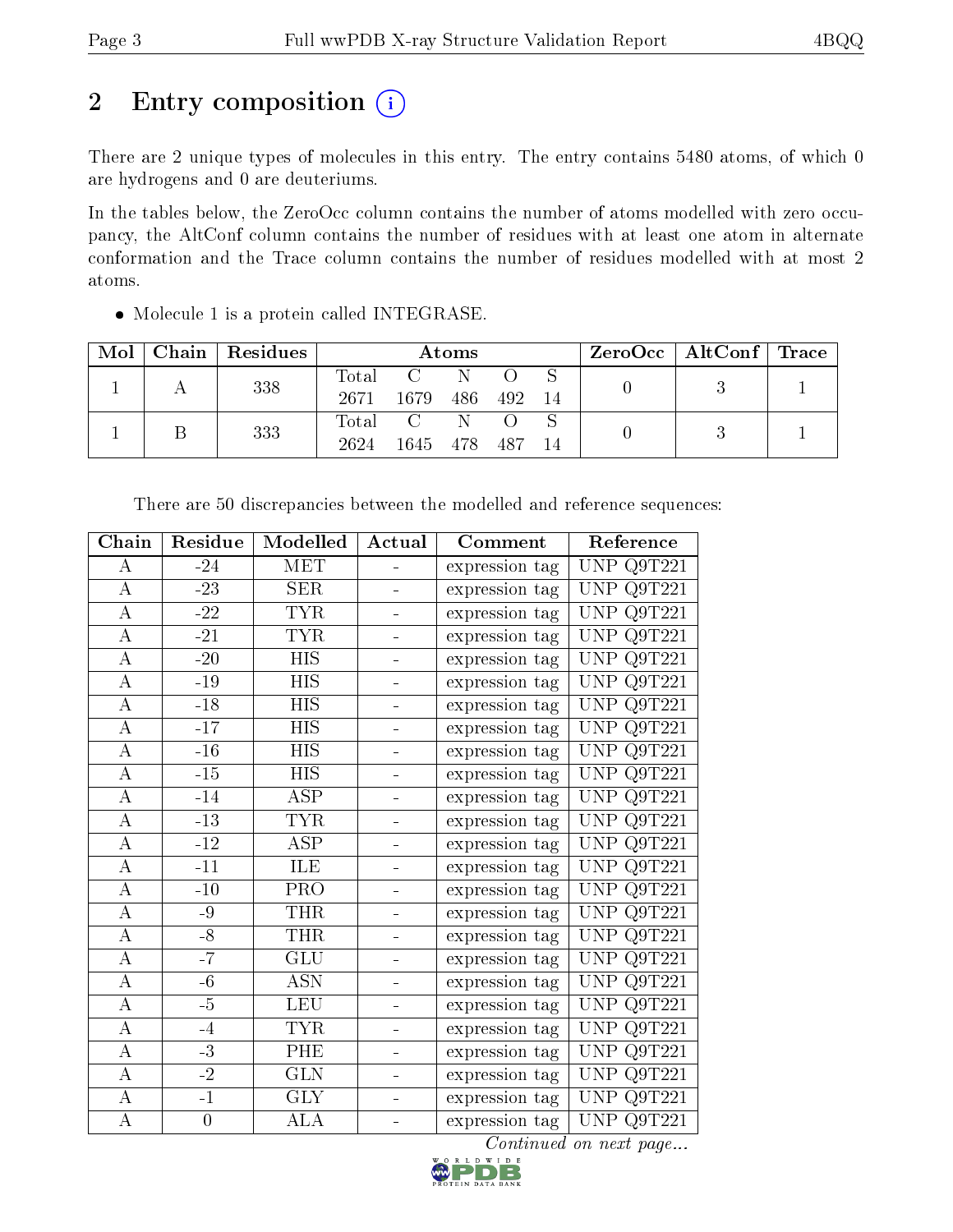| Chain                   | Residue          | Modelled                | Actual         | Comment        | Reference                      |
|-------------------------|------------------|-------------------------|----------------|----------------|--------------------------------|
| $\boldsymbol{B}$        | $-24$            | MET                     | ÷.             | expression tag | UNP Q9T221                     |
| B                       | $-23-$           | SER                     |                | expression tag | Q9T221<br>UNP                  |
| $\, {\bf B}$            | $-22$            | <b>TYR</b>              |                | expression tag | UNP Q9T221                     |
| B                       | $-21$            | <b>TYR</b>              | ÷,             | expression tag | UNP Q9T221                     |
| $\, {\bf B}$            | $-20$            | <b>HIS</b>              | -              | expression tag | UNP Q9T221                     |
| $\mathbf{B}$            | $-19$            | <b>HIS</b>              | $\blacksquare$ | expression tag | UNP Q9T221                     |
| $\, {\bf B}$            | $-18$            | <b>HIS</b>              | ÷              | expression tag | Q9T221<br>UNP                  |
| $\mathbf{B}$            | $-17$            | $\overline{HIS}$        | ÷              | expression tag | UNP Q9T221                     |
| $\boldsymbol{B}$        | $-16$            | <b>HIS</b>              | $\blacksquare$ | expression tag | Q9T221<br><b>UNP</b>           |
| $\overline{\mathrm{B}}$ | $-15$            | $\overline{HIS}$        | -              | expression tag | <b>UNP</b><br>Q9T221           |
| $\, {\bf B}$            | $-14$            | <b>ASP</b>              |                | expression tag | <b>UNP</b><br>Q9T221           |
| $\, {\bf B}$            | $-13$            | <b>TYR</b>              |                | expression tag | UNP Q9T221                     |
| B                       | $-12$            | ASP                     | $\blacksquare$ | expression tag | UNP Q9T221                     |
| $\, {\bf B}$            | $-11$            | ILE                     | $\blacksquare$ | expression tag | <b>UNP Q9T221</b>              |
| $\boldsymbol{B}$        | $-10$            | PRO                     | Ξ.             | expression tag | UNP Q9T221                     |
| $\, {\bf B}$            | $-9$             | <b>THR</b>              | $\blacksquare$ | expression tag | UNP Q9T221                     |
| $\, {\bf B}$            | $-8$             | <b>THR</b>              | ÷              | expression tag | $\overline{\text{UNP}}$ Q9T221 |
| $\, {\bf B}$            | $-7$             | <b>GLU</b>              | $\blacksquare$ | expression tag | <b>UNP</b><br>Q9T221           |
| $\mathbf B$             | $-6$             | <b>ASN</b>              | $\blacksquare$ | expression tag | Q9T221<br><b>UNP</b>           |
| B                       | $-5$             | <b>LEU</b>              |                | expression tag | Q9T221<br><b>UNP</b>           |
| $\, {\bf B}$            | $-4$             | <b>TYR</b>              | -              | expression tag | UNP Q9T221                     |
| $\boldsymbol{B}$        | $-3$             | PHE                     | ÷              | expression tag | UNP $Q9T221$                   |
| B                       | $-2$             | <b>GLN</b>              | $\blacksquare$ | expression tag | <b>UNP Q9T221</b>              |
| $\overline{B}$          | $-1$             | $\overline{\text{GLY}}$ | ÷              | expression tag | UNP Q9T221                     |
| $\, {\bf B}$            | $\boldsymbol{0}$ | $\overline{\text{ALA}}$ | ÷              | expression tag | UNP Q9T221                     |

Continued from previous page...

 $\bullet\,$  Molecule 2 is water.

|  | Mol   Chain   Residues | Atoms               | $ZeroOcc \mid AltConf \mid$ |
|--|------------------------|---------------------|-----------------------------|
|  | 83                     | Total O<br>83<br>83 |                             |
|  | 102                    | Total<br>102<br>102 |                             |

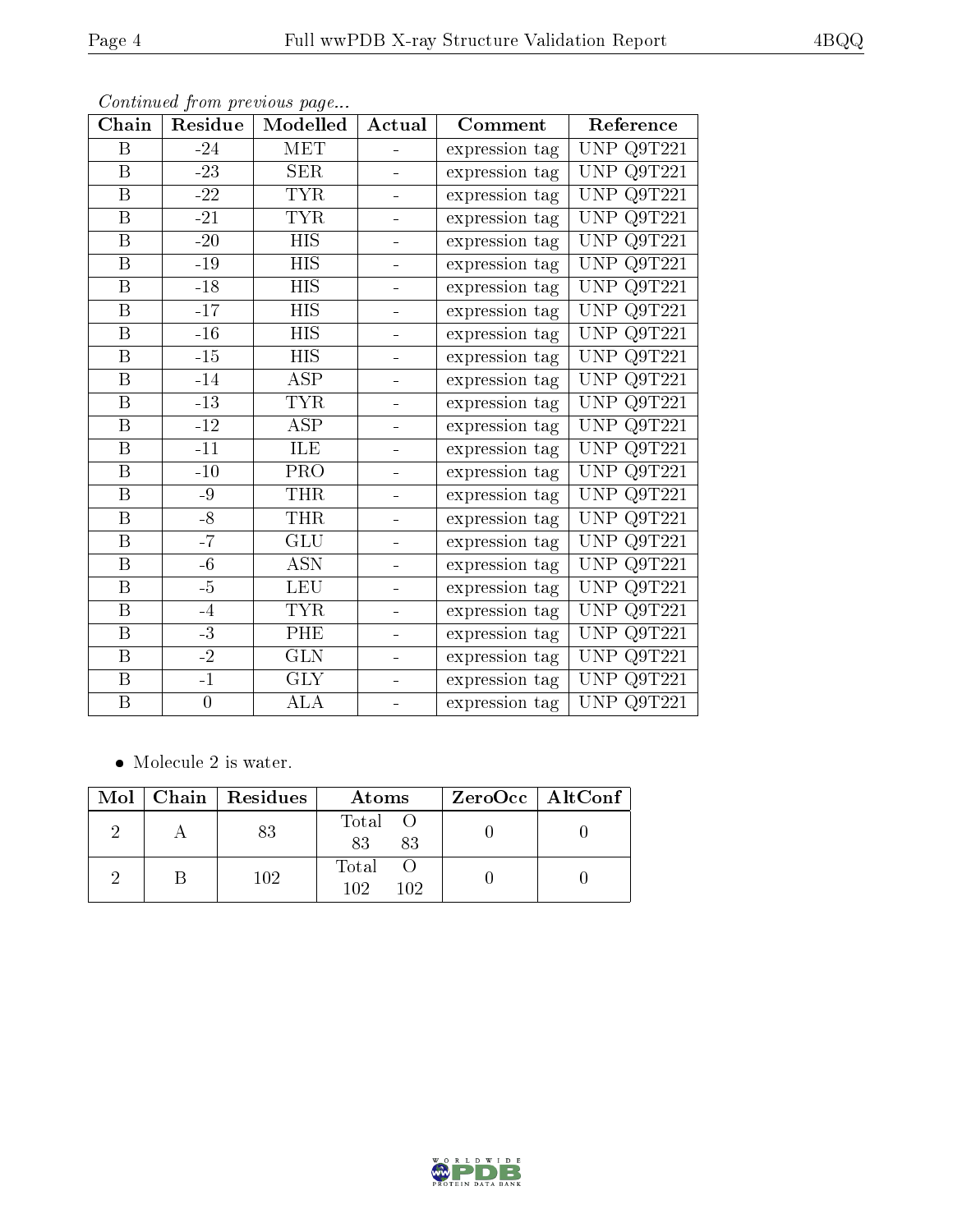# 3 Residue-property plots  $(i)$

These plots are drawn for all protein, RNA and DNA chains in the entry. The first graphic for a chain summarises the proportions of the various outlier classes displayed in the second graphic. The second graphic shows the sequence view annotated by issues in geometry and electron density. Residues are color-coded according to the number of geometric quality criteria for which they contain at least one outlier: green  $= 0$ , yellow  $= 1$ , orange  $= 2$  and red  $= 3$  or more. A red dot above a residue indicates a poor fit to the electron density (RSRZ  $> 2$ ). Stretches of 2 or more consecutive residues without any outlier are shown as a green connector. Residues present in the sample, but not in the model, are shown in grey.



• Molecule 1: INTEGRASE

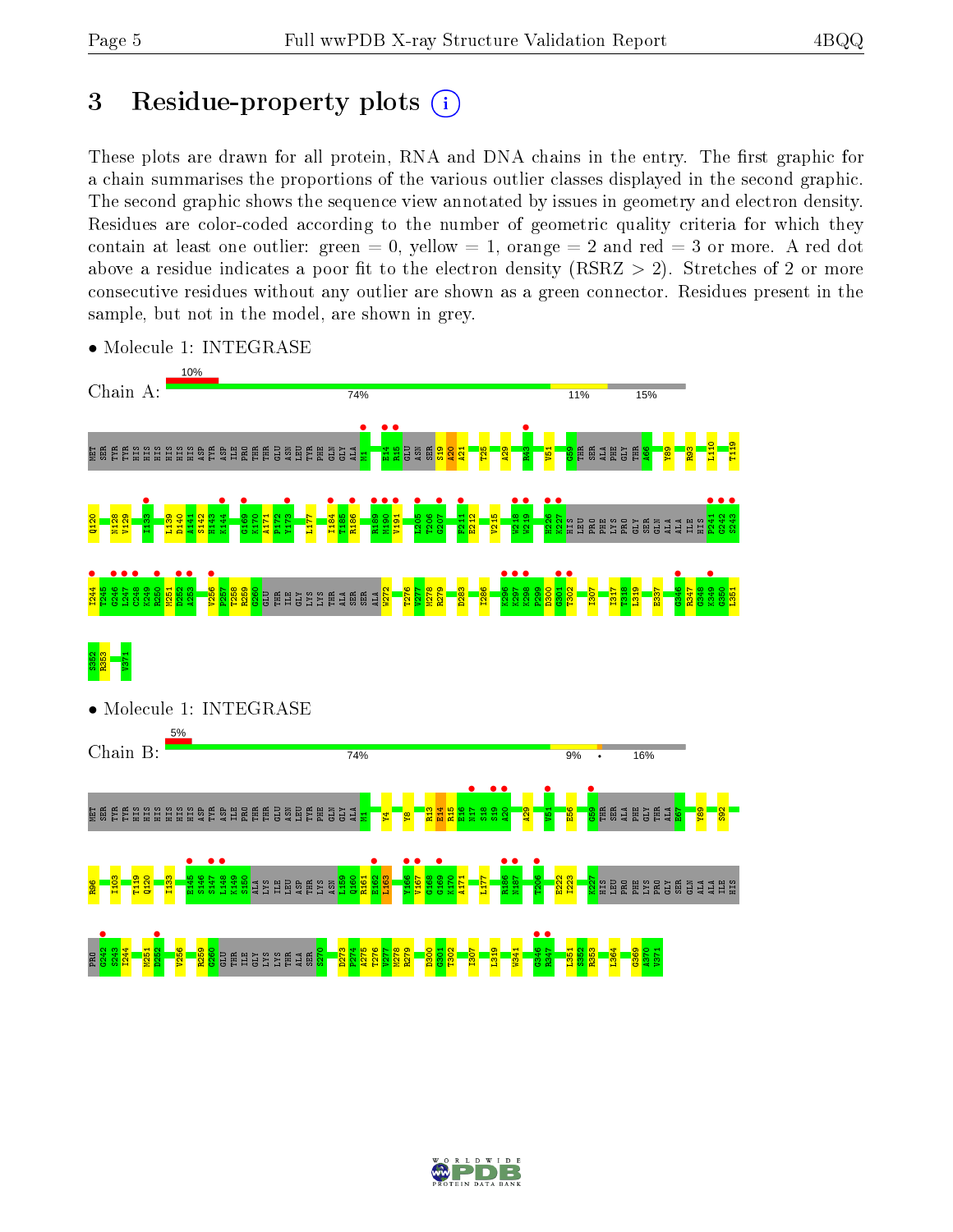# 4 Data and refinement statistics  $(i)$

| Property                                                   | Value                                                        | Source     |
|------------------------------------------------------------|--------------------------------------------------------------|------------|
| Space group                                                | P 43                                                         | Depositor  |
| Cell constants                                             | $96.04\text{\AA}$<br>$117.23\text{\AA}$<br>$96.04\text{\AA}$ |            |
| a, b, c, $\alpha$ , $\beta$ , $\gamma$                     | $90.00^\circ$<br>$90.00^\circ$<br>$90.00^\circ$              | Depositor  |
| Resolution $(A)$                                           | 2.15<br>96.04<br>$\frac{1}{2}$                               | Depositor  |
|                                                            | 96.04<br>$\frac{1}{2}$<br>2.15                               | <b>EDS</b> |
| % Data completeness                                        | 98.3 (96.04-2.15)                                            | Depositor  |
| (in resolution range)                                      | 98.3 (96.04-2.15)                                            | <b>EDS</b> |
| $R_{merge}$                                                | 0.05                                                         | Depositor  |
| $\mathrm{R}_{sym}$                                         | (Not available)                                              | Depositor  |
| $\langle I/\sigma(I) \rangle^{-1}$                         | $2.54$ (at 2.16Å)                                            | Xtriage    |
| Refinement program                                         | REFMAC 5.6.0111                                              | Depositor  |
|                                                            | $0.218$ , $0.244$                                            | Depositor  |
| $R, R_{free}$                                              | 0.221<br>0.245<br>$\ddot{\phantom{a}}$                       | DCC        |
| $R_{free}$ test set                                        | 2865 reflections $(5.07\%)$                                  | wwPDB-VP   |
| Wilson B-factor $(A^2)$                                    | 54.6                                                         | Xtriage    |
| Anisotropy                                                 | $0.163\,$                                                    | Xtriage    |
| Bulk solvent $k_{sol}$ (e/Å <sup>3</sup> ), $B_{sol}(A^2)$ | 0.32, 51.2                                                   | <b>EDS</b> |
| $\overline{L-test for}$ twinning <sup>2</sup>              | $< L >$ = 0.50, $< L2$ = 0.33                                | Xtriage    |
| Estimated twinning fraction                                | $0.034$ for h,-k,-l                                          | Xtriage    |
| $F_o, F_c$ correlation                                     | 0.95                                                         | <b>EDS</b> |
| Total number of atoms                                      | 5480                                                         | wwPDB-VP   |
| Average B, all atoms $(A^2)$                               | 75.0                                                         | wwPDB-VP   |

Xtriage's analysis on translational NCS is as follows: The largest off-origin peak in the Patterson function is  $3.00\%$  of the height of the origin peak. No significant pseudotranslation is detected.

<sup>&</sup>lt;sup>2</sup>Theoretical values of  $\langle |L| \rangle$ ,  $\langle L^2 \rangle$  for acentric reflections are 0.5, 0.333 respectively for untwinned datasets, and 0.375, 0.2 for perfectly twinned datasets.



<span id="page-5-1"></span><span id="page-5-0"></span><sup>1</sup> Intensities estimated from amplitudes.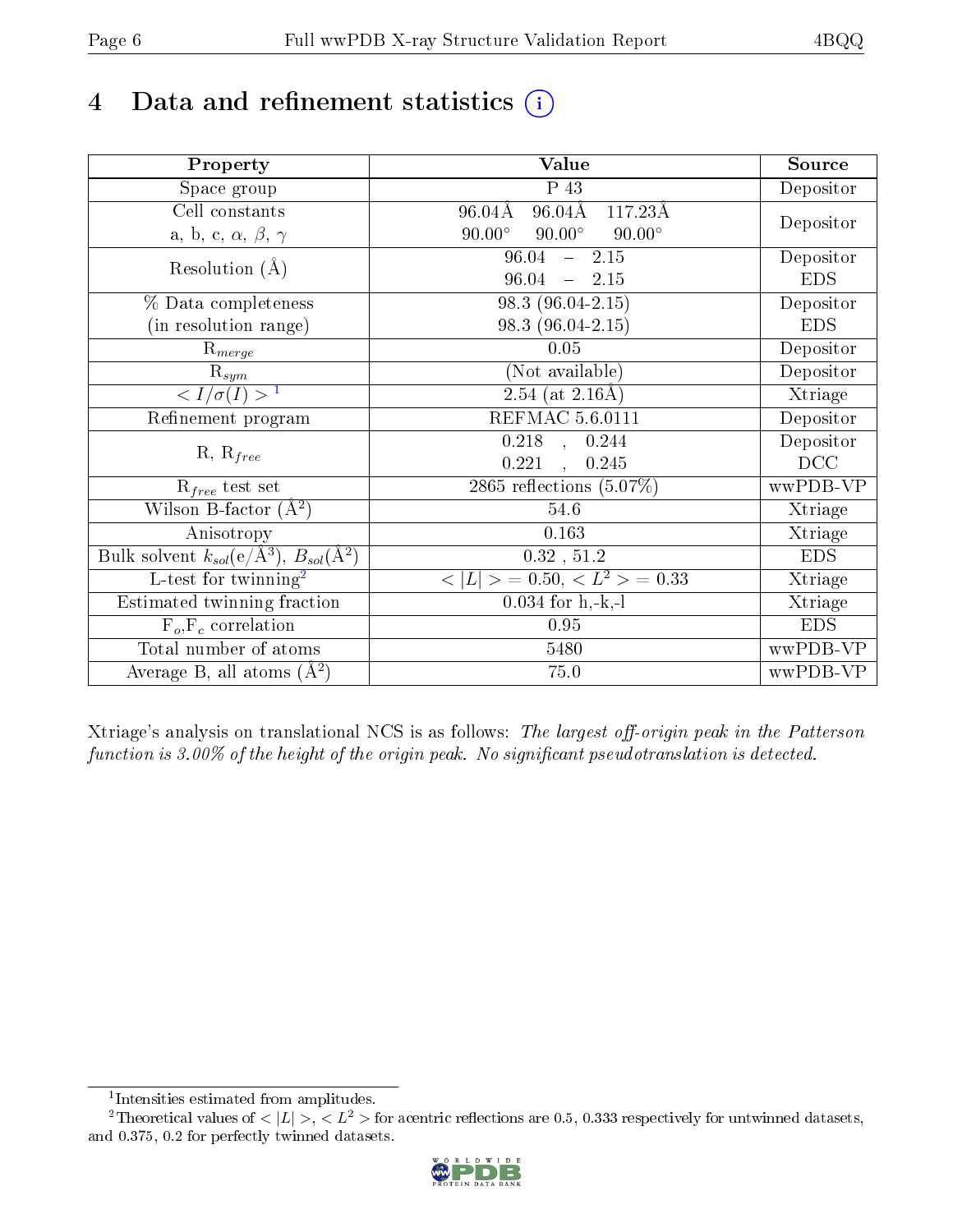# 5 Model quality  $(i)$

# 5.1 Standard geometry  $\overline{()}$

The Z score for a bond length (or angle) is the number of standard deviations the observed value is removed from the expected value. A bond length (or angle) with  $|Z| > 5$  is considered an outlier worth inspection. RMSZ is the root-mean-square of all Z scores of the bond lengths (or angles).

| Mol | Chain |      | Bond lengths | Bond angles |             |  |
|-----|-------|------|--------------|-------------|-------------|--|
|     |       | RMSZ | # Z  > 5     | RMSZ        | $\# Z  > 5$ |  |
|     |       | 0.49 | 0/2729       | 0.64        | 0/3678      |  |
|     | В     | 0.50 | 0/2681       | 0.64        | 0/3614      |  |
| AH  | All   | 0.49 | /5410        | 0.64        | 7292        |  |

There are no bond length outliers.

There are no bond angle outliers.

There are no chirality outliers.

There are no planarity outliers.

## $5.2$  Too-close contacts  $(i)$

In the following table, the Non-H and H(model) columns list the number of non-hydrogen atoms and hydrogen atoms in the chain respectively. The H(added) column lists the number of hydrogen atoms added and optimized by MolProbity. The Clashes column lists the number of clashes within the asymmetric unit, whereas Symm-Clashes lists symmetry related clashes.

|  |      |      |     | Mol   Chain   Non-H   H(model)   H(added)   Clashes   Symm-Clashes |
|--|------|------|-----|--------------------------------------------------------------------|
|  | 2671 | 2693 | 35  |                                                                    |
|  | 2624 | 2622 | -29 |                                                                    |
|  | 83   |      |     |                                                                    |
|  | 102  |      |     |                                                                    |
|  | 5480 | 5315 |     |                                                                    |

The all-atom clashscore is defined as the number of clashes found per 1000 atoms (including hydrogen atoms). The all-atom clashscore for this structure is 5.

All (58) close contacts within the same asymmetric unit are listed below, sorted by their clash magnitude.

| Atom-1                                     | Atom-2                                    | Interatomic<br>distance $(A)$ | $\cap$ lash<br>overlap (A) |
|--------------------------------------------|-------------------------------------------|-------------------------------|----------------------------|
| $1 \cdot A \cdot 258 \cdot THR \cdot HG22$ | $1 \cdot A \cdot 272 \cdot TRP \cdot CD1$ | 2.19                          |                            |

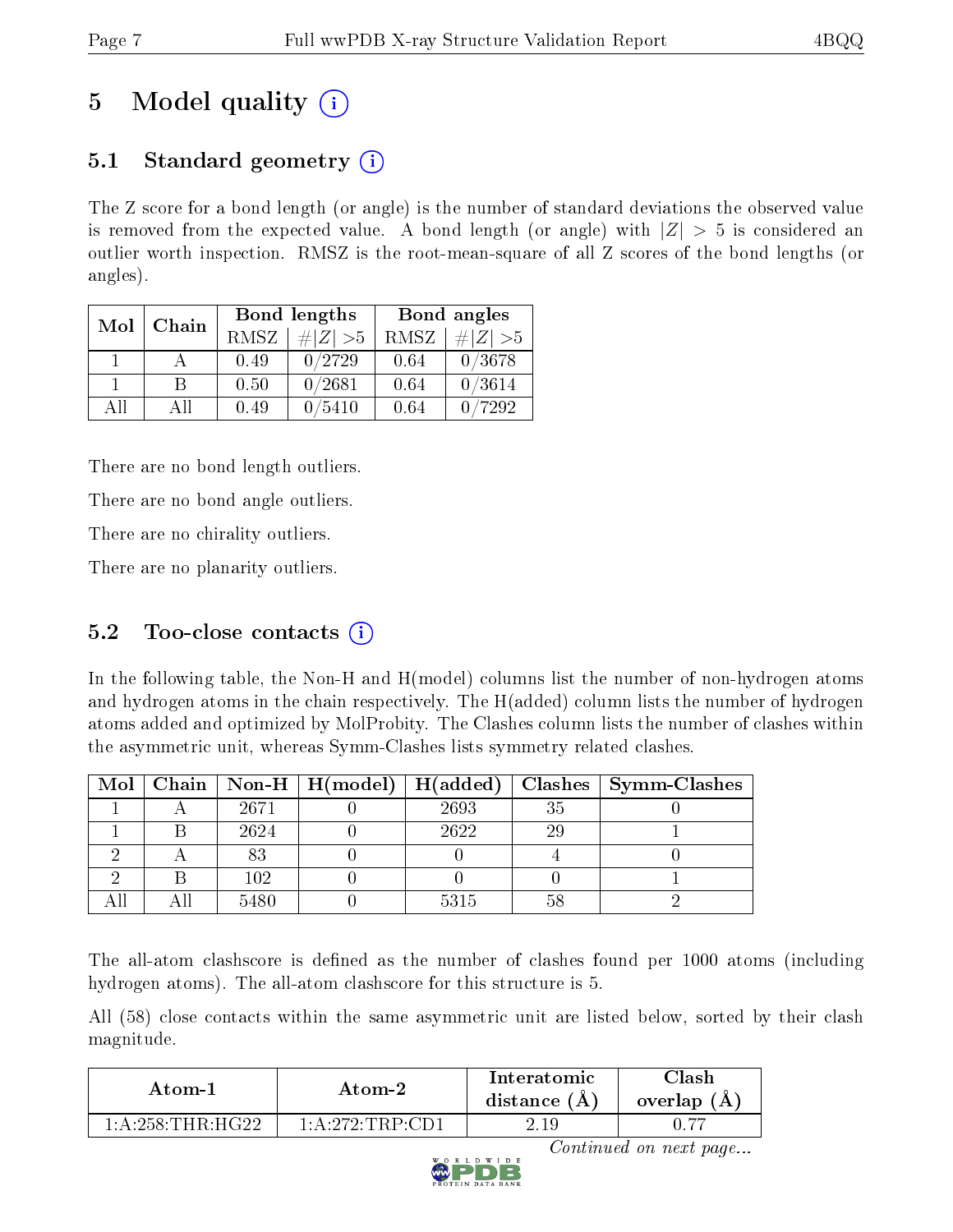| Atom-1                               | Atom-2                          | Interatomic       | Clash         |
|--------------------------------------|---------------------------------|-------------------|---------------|
|                                      |                                 | distance $(\AA)$  | overlap $(A)$ |
| 1:A:279:ARG:HD2                      | 1:A:307:ILE:HD12                | 1.68              | 0.75          |
| 1:A:337:GLU:OE1                      | 2:A:2076:HOH:O                  | $2.05\,$          | 0.72          |
| 1:B:223[A]:ILE:HG23                  | 1:B:341:TRP:CZ2                 | 2.26              | 0.71          |
| 1: A:258:THR:HG22                    | 1:A:272:TRP:NE1                 | 2.08              | 0.69          |
| 1:B:13:ARG:O                         | 1:B:14:GLU:HB3                  | 1.93              | 0.68          |
| 1:B:13:ARG:O                         | 1:B:14:GLU:CB                   | 2.41              | 0.68          |
| 1:A:29:ALA:HB1                       | $1: A:119:THR: \overline{HG21}$ | $\overline{1.75}$ | 0.68          |
| 1:B:279:ARG:HD2                      | 1:B:307:ILE:HD12                | 1.76              | 0.67          |
| 1: A: 351: LEU: O                    | 1:B:353:ARG:NH2                 | 2.25              | 0.66          |
| 1:B:244:ILE:HD13                     | 1: B: 278: MET: CG              | 2.26              | 0.66          |
| 1:A:171:ALA:HB2                      | 1:A:177:LEU:HG                  | 1.80              | 0.64          |
| 1:A:20:ALA:HB1                       | 1:A:93:ARG:HH22                 | 1.62              | 0.64          |
| 1:A:244:ILE:HD13                     | 1: A:278:MET:CG                 | 2.28              | 0.63          |
| 1:B:29:ALA:HB1                       | 1:B:119:THR:HG21                | 1.81              | 0.62          |
| 1:A:128:ASN:ND2                      | 2:A:2041:HOH:O                  | 2.17              | 0.59          |
| 1:A:283:ASP:HB3                      | 1:A:286[A]:ILE:HD13             | 1.84              | 0.59          |
| 1:B:273:ASP:OD2                      | 1:B:275:ALA:HB3                 | 2.02              | 0.59          |
| 1:A:140:ASP:O                        | 1:A:142:SER:O                   | 2.19              | 0.59          |
| $1:B:223[\overline{A}]:ILE:HG23$     | 1:B:341:TRP:CE2                 | 2.37              | $0.58\,$      |
| 1:B:251:MET:HE3                      | 1:B:256:VAL:HG11                | 1.85              | 0.57          |
| 1: A:258:THR:CG2                     | 1:A:272:TRP:CD1                 | 2.86              | 0.57          |
| 1: A: 110: LEU: HD12                 | 1:A:129:VAL:HG23                | 1.87              | 0.57          |
| 1:B:171:ALA:O                        | 1:B:259:ARG:NH1                 | 2.35              | 0.56          |
| 1:B:15:ARG:NH2                       | 1: B:92: SER:OG                 | 2.39              | 0.55          |
| 1: A:258:THR:HG22                    | 1: A:272:TRP:CE2                | 2.41              | 0.55          |
| 1:A:319:LEU:HD12                     | 1:B:319:LEU:CD1                 | $\overline{2.39}$ | 0.53          |
| 1:B:96:ARG:NH1                       | 1:B:302:THR:HG22                | 2.24              | 0.53          |
| 1:B:171:ALA:HB2                      | 1:B:177:LEU:HG                  | 1.92              | 0.52          |
| 1:B:103:ILE:HG23                     | 1:B:133:ILE:HD12                | 1.92              | 0.52          |
| 1: A:276:THR:HG23                    | 1:A:279:ARG:NH2                 | 2.25              | 0.52          |
| $1: B:251:MET: \overline{\text{CE}}$ | 1:B:256:VAL:HG11                | 2.42              | 0.50          |
| 1:B:276:THR:HG23                     | 1:B:279:ARG:NH2                 | 2.26              | 0.50          |
| 1:B:300:ASP:OD2                      | 1:B:302:THR:HG23                | 2.12              | 0.50          |
| 1:B:223[A]:ILE:CG2                   | 1:B:341:TRP:CE2                 | 2.95              | 0.49          |
| 1:A:353:ARG:NH2                      | 1:B:351:LEU:O                   | 2.45              | 0.48          |
| 1:A:212:GLU:OE2                      | 1: A:259: ARG: NH1              | 2.47              | 0.47          |
| 1:A:244:ILE:HD13                     | 1: A:278:MET:HG2                | 1.96              | 0.47          |
| 1: A:300:ASP:OD2                     | 1:A:302:THR:HG23                | 2.15              | 0.46          |
| 1:A:19:SER:O                         | 1:A:20:ALA:HB2                  | 2.15              | 0.46          |
| 1: A:215: VAL:HGI1                   | 2: A:2050:HOH:O                 | 2.15              | 0.46          |
| 1:A:319:LEU:CD1                      | 1:B:319:LEU:HD11                | 2.48              | 0.44          |

Continued from previous page...

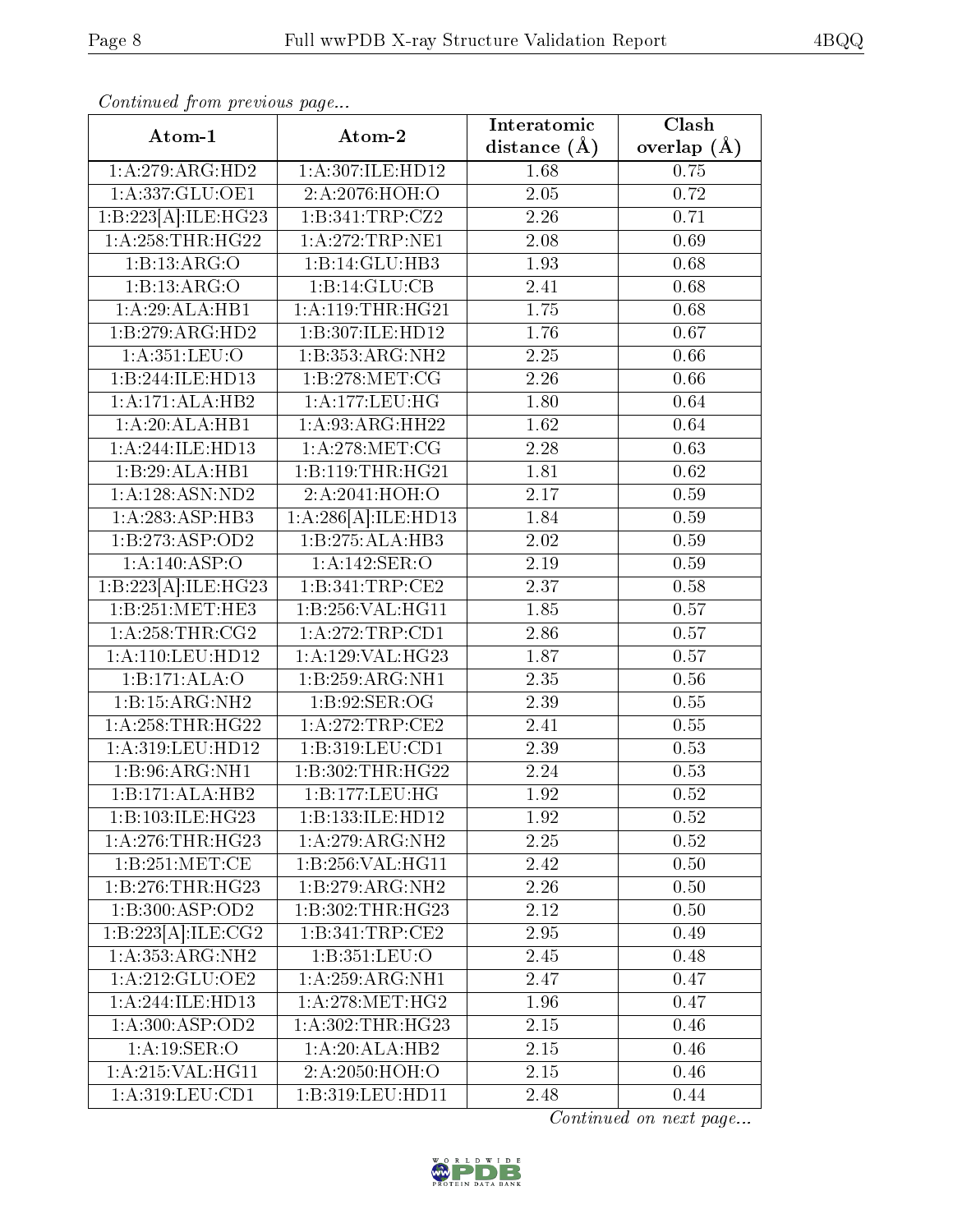| Atom-1              | Atom-2             | Interatomic<br>(A)<br>distance | Clash<br>overlap ( |
|---------------------|--------------------|--------------------------------|--------------------|
| 1: A:184: ILE: HG22 | 1:A:191:VAL:O      | 2.17                           | 0.44               |
| 1: A:251: MET:CE    | 1: A:256: VAL:HGI1 | 2.48                           | 0.44               |
| 1: A:89: TYR:O      | 1: A:120: GLN: HG2 | 2.17                           | 0.43               |
| 1:A:139:LEU:HD23    | 1:A:317:ILE:HD12   | 2.00                           | 0.43               |
| 1:A:21:ALA:HB1      | 1: A:25:THR:HB     | 1.99                           | 0.43               |
| 1: B: 364: LEU: O   | 1:B:364:LEU:HD12   | 2.19                           | 0.43               |
| 1:A:319:LEU:HD12    | 1:B:319:LEU:HD11   | 2.01                           | 0.43               |

Continued from previous page...

|  |  | All (2) symmetry-related close contacts are listed below. The label for Atom-2 includes the sym- |  |  |  |  |  |
|--|--|--------------------------------------------------------------------------------------------------|--|--|--|--|--|
|  |  | metry operator and encoded unit-cell translations to be applied.                                 |  |  |  |  |  |

| Atom-1         | Atom-2             | Interatomic<br>distance (A) | Clash<br>overlap (A |
|----------------|--------------------|-----------------------------|---------------------|
| 2:B:2024:HOH:O | 2:B:2091:HOH:O[2]  | .96                         |                     |
| 1:B:4:TYR:OH_  | 1:B:222:GLU:OE2[2] | 2.15                        | 1.05                |

1:B:8:TYR:OH 1:B:56:GLU:HG3 2.19 0.42 1:A:347:ARG:HH21 | 1:A:351:LEU:HD23 | 1.84 0.42 1:B:89:TYR:O 1:B:120:GLN:HG2 2.20 1 0.42 1:B:161:ARG:C | 1:B:163:LEU:HD23 | 2.40 | 0.42 2:A:2035:HOH:O 1:B:369:GLY:HA3 2.20 0.41 1:A:319:LEU:HD12 | 1:B:319:LEU:HD12 | 2.03 | 0.41 1:A:251:MET:HE3 1:A:256:VAL:HG11 2.03 0.41 1:A:139:LEU:O | 1:A:142:SER:O | 2.39 0.40

### 5.3 Torsion angles (i)

#### 5.3.1 Protein backbone (i)

In the following table, the Percentiles column shows the percent Ramachandran outliers of the chain as a percentile score with respect to all X-ray entries followed by that with respect to entries of similar resolution.

The Analysed column shows the number of residues for which the backbone conformation was analysed, and the total number of residues.

| $\blacksquare$ Mol $\blacksquare$ | Chain | Analysed                      | Favoured |           | Allowed   Outliers   Percentiles |    |    |
|-----------------------------------|-------|-------------------------------|----------|-----------|----------------------------------|----|----|
|                                   |       | $331/396$ (84\%)   321 (97\%) |          | $9(3\%)$  | $1(0\%)$                         | 41 | 37 |
|                                   |       | $326/396$ (82\%)   315 (97\%) |          | $10(3\%)$ | $1(0\%)$                         | 41 | 37 |
| All                               | All   | 657/792 (83\%)   636 (97\%)   |          | $19(3\%)$ | $2(0\%)$                         | 41 | 37 |

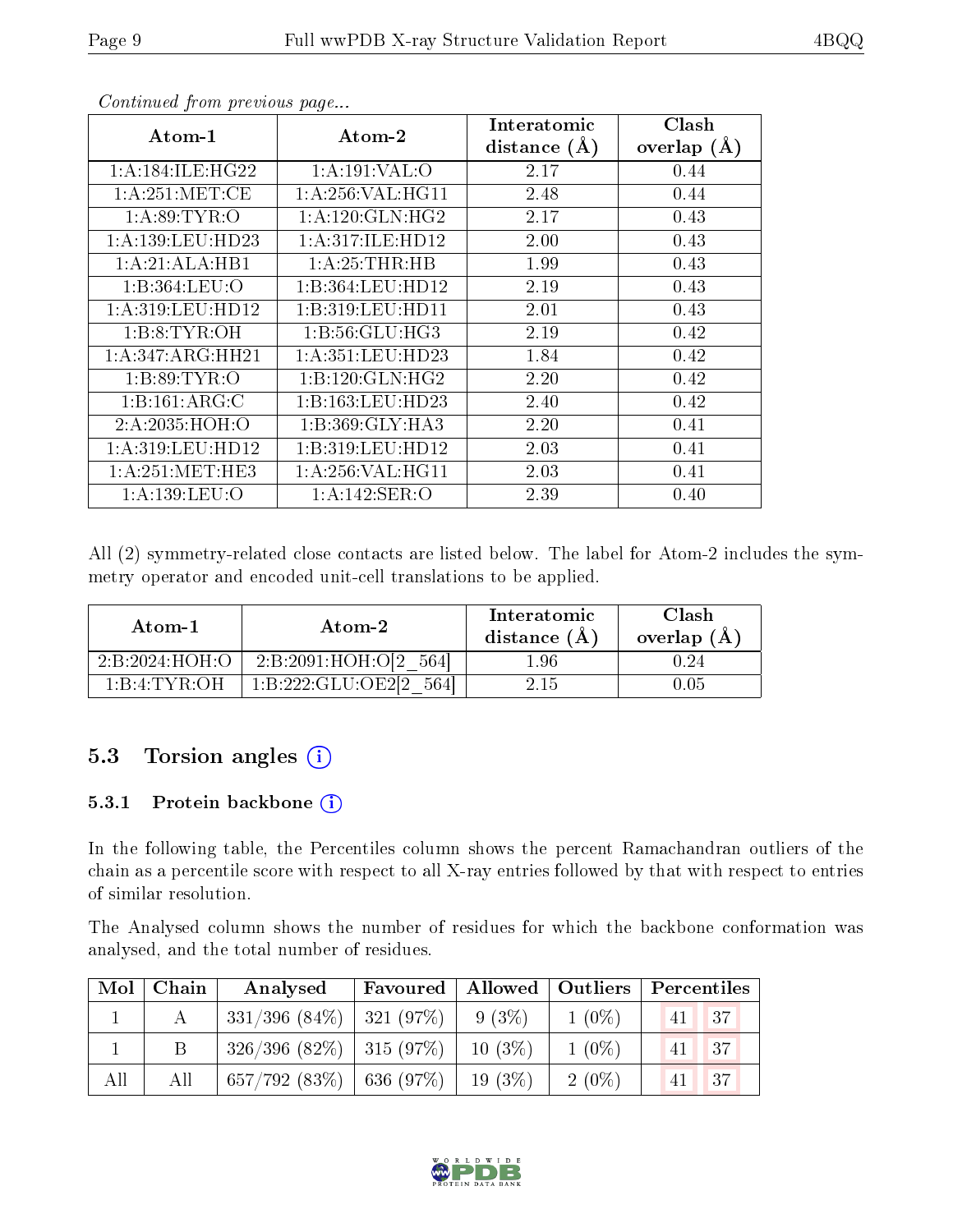All (2) Ramachandran outliers are listed below:

| Mol | Chain | Res | Type |
|-----|-------|-----|------|
|     |       |     |      |
|     |       |     |      |

#### 5.3.2 Protein sidechains  $\hat{I}$

In the following table, the Percentiles column shows the percent sidechain outliers of the chain as a percentile score with respect to all X-ray entries followed by that with respect to entries of similar resolution.

The Analysed column shows the number of residues for which the sidechain conformation was analysed, and the total number of residues.

| Mol | Chain | Analysed           | Rotameric    | Outliers | Percentiles |    |
|-----|-------|--------------------|--------------|----------|-------------|----|
|     |       | $283/329$ $(86\%)$ | $282(100\%)$ | $1(0\%)$ | 91          | 93 |
|     |       | $277/329(84\%)$    | 275 $(99\%)$ | $2(1\%)$ | 84          | 89 |
| All | All   | $560/658$ (85%)    | 557 (100\%)  | $3(0\%)$ | 88          | 92 |

All (3) residues with a non-rotameric sidechain are listed below:

| $\operatorname{Mol}$ | Chain | Res | Type       |
|----------------------|-------|-----|------------|
|                      |       | 186 | $\rm{ARG}$ |
|                      |       | 163 | LET        |
|                      |       | 167 |            |

Some sidechains can be flipped to improve hydrogen bonding and reduce clashes. There are no such sidechains identified.

#### $5.3.3$  RNA  $(i)$

There are no RNA molecules in this entry.

### 5.4 Non-standard residues in protein, DNA, RNA chains (i)

There are no non-standard protein/DNA/RNA residues in this entry.

### 5.5 Carbohydrates (i)

There are no carbohydrates in this entry.

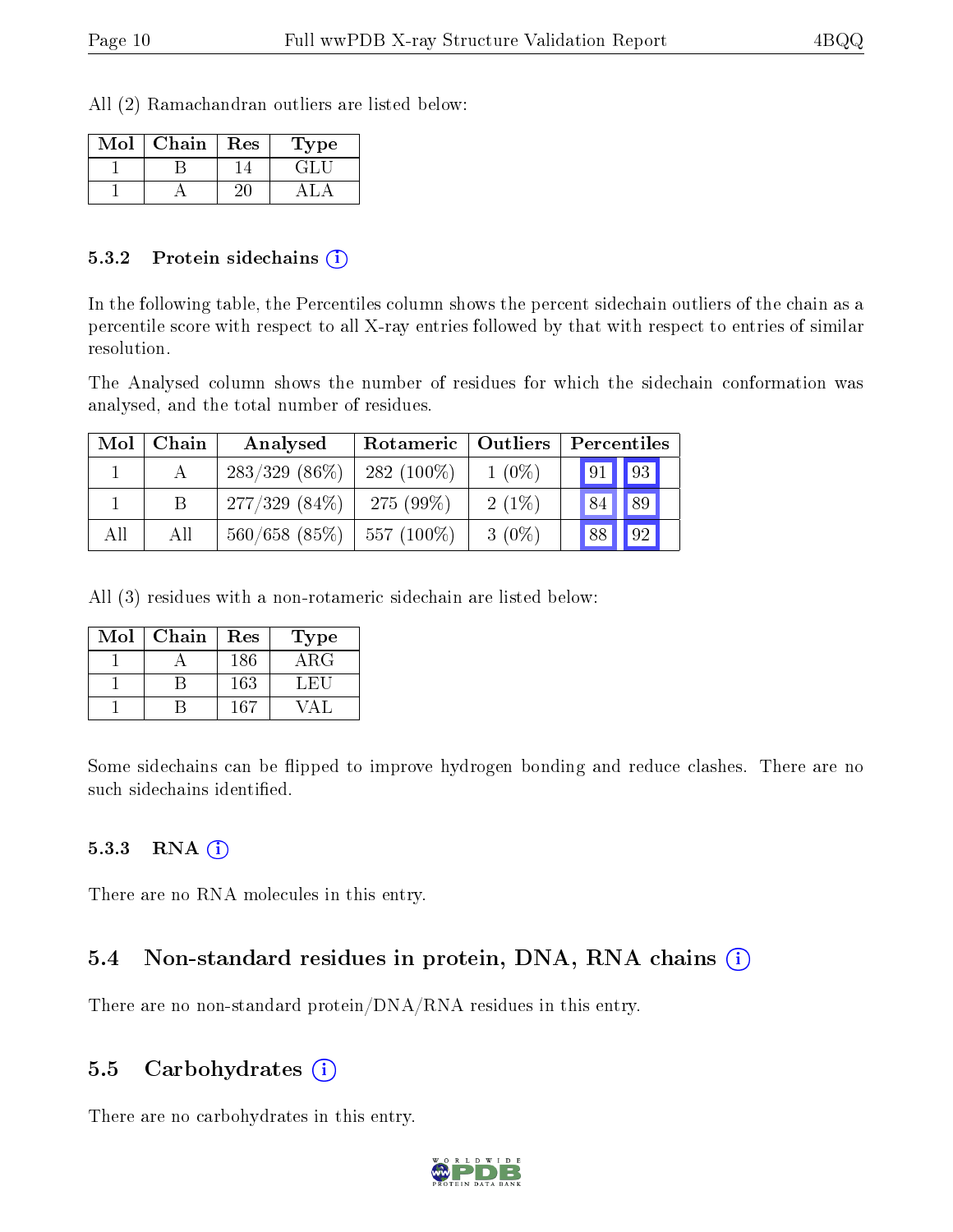### 5.6 Ligand geometry (i)

There are no ligands in this entry.

### 5.7 [O](https://www.wwpdb.org/validation/2017/XrayValidationReportHelp#nonstandard_residues_and_ligands)ther polymers (i)

There are no such residues in this entry.

### 5.8 Polymer linkage issues (i)

There are no chain breaks in this entry.

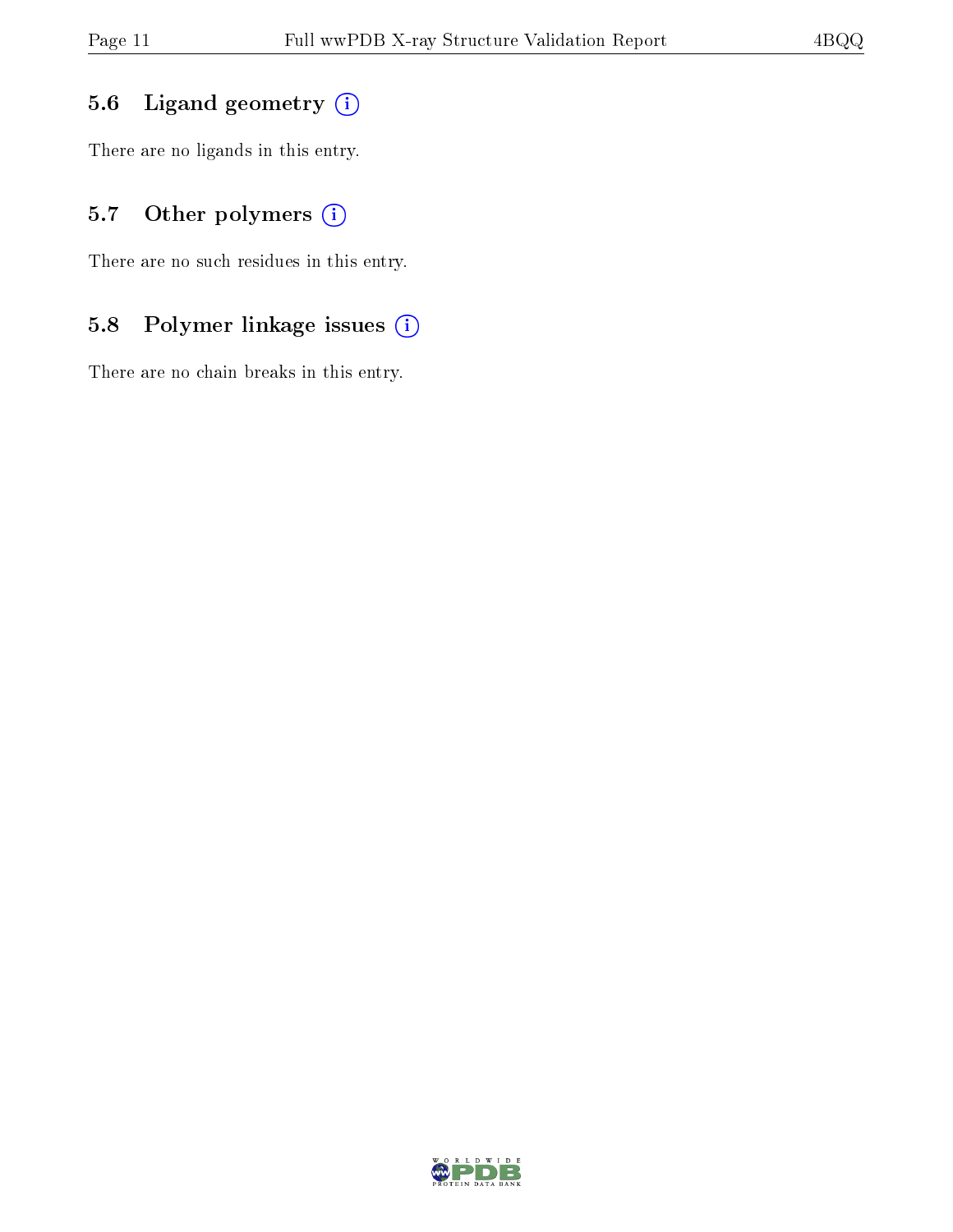# 6 Fit of model and data  $(i)$

# 6.1 Protein, DNA and RNA chains  $(i)$

In the following table, the column labelled  $#RSRZ> 2'$  contains the number (and percentage) of RSRZ outliers, followed by percent RSRZ outliers for the chain as percentile scores relative to all X-ray entries and entries of similar resolution. The OWAB column contains the minimum, median,  $95<sup>th</sup>$  percentile and maximum values of the occupancy-weighted average B-factor per residue. The column labelled ' $Q< 0.9$ ' lists the number of (and percentage) of residues with an average occupancy less than 0.9.

| Mol | Chain | Analysed         | $<$ RSRZ $>$ | # $RSRZ>2$                         | $OWAB(A^2)$       | $\mathrm{Q}{<}0.9$ |
|-----|-------|------------------|--------------|------------------------------------|-------------------|--------------------|
|     |       | $338/396$ (85\%) | 0.82         | $38(11\%)$ 5 7                     | 37, 75, 138, 176  |                    |
|     |       | $333/396$ (84\%) | 0.60         | $19(5\%)$<br>23<br>32              | 39, 65, 116, 145  |                    |
| All | All   | 671/792(84%)     | 0.71         | $57(8\%)$ 10<br>$\vert$ 15 $\vert$ | 137, 70, 129, 176 |                    |

All (57) RSRZ outliers are listed below:

| Mol            | Chain                   | Res              | Type                      | <b>RSRZ</b>      |
|----------------|-------------------------|------------------|---------------------------|------------------|
| $\mathbf{1}$   | B                       | 20               | ALA                       | 8.8              |
| $\overline{1}$ | $\overline{A}$          | 242              | GLY                       | 6.8              |
| $\overline{1}$ | $\overline{A}$          | 256              | <b>VAL</b>                | 6.3              |
| $\overline{1}$ | $\overline{\rm A}$      | 227              | <b>LYS</b>                | 4.8              |
| $\overline{1}$ | $\overline{\rm A}$      | 247              | LEU                       | 4.6              |
| $\mathbf{1}$   | B                       | 59               | GLY                       | 4.5              |
| $\overline{1}$ | $\overline{\rm A}$      | 169              | $\overline{\text{GLY}}$   | 4.2              |
| $\overline{1}$ | $\boldsymbol{B}$        | 242              | $\overline{\text{GLY}}$   | $\overline{3.9}$ |
| $\overline{1}$ | $\overline{\rm A}$      | 189              | ARG                       | 3.9              |
| $\overline{1}$ | $\overline{\mathrm{B}}$ | 169              | $\overline{\text{GLY}}$   | $\overline{3.8}$ |
| $\overline{1}$ | $\boldsymbol{B}$        | 19               | <b>SER</b>                | 3.8              |
| $\overline{1}$ | $\overline{\rm A}$      | $\overline{349}$ | $\overline{\text{LYS}}$   | 3.6              |
| $\overline{1}$ | $\overline{\mathrm{B}}$ | 187              | $\overline{\mathrm{ASN}}$ | 3.4              |
| $\overline{1}$ | $\overline{\rm A}$      | 241              | PRO                       | 3.4              |
| $\overline{1}$ | $\overline{\rm A}$      | 248              | $\overline{\text{CYS}}$   | 3.4              |
| $\overline{1}$ | $\, {\bf B}$            | 252              | <b>ASP</b>                | $3.2\,$          |
| $\overline{1}$ | $\overline{\mathrm{B}}$ | 145              | $\overline{\mathrm{GLU}}$ | $\overline{3.2}$ |
| $\overline{1}$ | $\boldsymbol{A}$        | 298              | <b>LYS</b>                | $3.2\,$          |
| $\overline{1}$ | $\overline{\rm A}$      | 14               | GLU                       | $\overline{3.1}$ |
| $\overline{1}$ | B                       | 186              | $\rm{ARG}$                | 3.1              |
| $\overline{1}$ | $\overline{\rm A}$      | 346              | $\overline{\text{GLY}}$   | 3.0              |
| $\overline{1}$ | B                       | 51[A]            | VAL                       | 3.0              |
| $\overline{1}$ | $\, {\bf B}$            | 347              | $\rm{ARG}$                | 2.9              |
| $\mathbf{1}$   | А                       | 219              | <b>TRP</b>                | 2.8              |

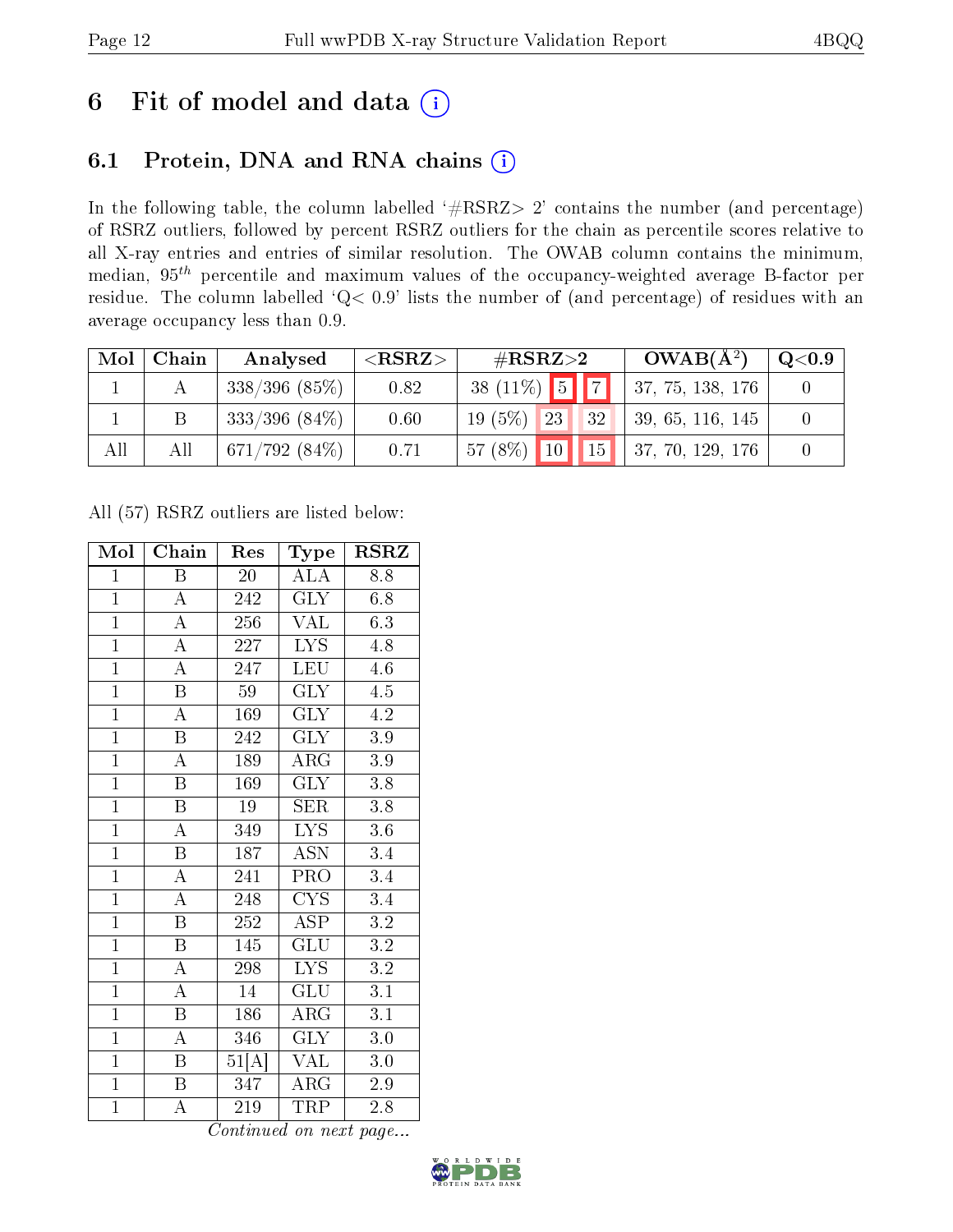| 7              |  |
|----------------|--|
| $\overline{7}$ |  |
| $\overline{6}$ |  |
| $\overline{6}$ |  |
| $\overline{6}$ |  |
| $\overline{6}$ |  |
| $\overline{6}$ |  |
| $\overline{4}$ |  |
| $\overline{4}$ |  |
| $\overline{3}$ |  |
| $\overline{3}$ |  |
|                |  |

| Continued from previous page |  |  |
|------------------------------|--|--|

Mol | Chain | Res | Type | RSRZ 1 | A | 244 | ILE | 2.8 B 148 LEU 2.7

| $\mathbf{1}$   | А                       | 250              | $\rm{ARG}$                | $2.7\,$          |
|----------------|-------------------------|------------------|---------------------------|------------------|
| $\overline{1}$ | $\overline{\rm A}$      | $\mathbf{1}$     | <b>MET</b>                | $2.\overline{7}$ |
| $\overline{1}$ | $\overline{A}$          | $\overline{205}$ | LEU                       | $\overline{2.6}$ |
| $\mathbf{1}$   | $\overline{A}$          | 133              | ILE                       | $2.6\,$          |
| $\overline{1}$ | $\overline{\rm A}$      | 302              | <b>THR</b>                | $\overline{2.6}$ |
| $\overline{1}$ | $\overline{A}$          | 297              | $\overline{\text{LYS}}$   | $2.6\,$          |
| $\mathbf{1}$   | $\overline{A}$          | 246              | $\overline{\text{GLY}}$   | $2.\overline{6}$ |
| $\overline{1}$ | $\overline{A}$          | 226              | $\overline{HIS}$          | $\overline{2.4}$ |
| $\overline{1}$ | $\overline{\mathrm{B}}$ | 166              | <b>TYR</b>                | 2.4              |
| $\overline{1}$ | $\overline{\mathrm{B}}$ | $\overline{162}$ | $\overline{{\rm GLU}}$    | $\overline{2.3}$ |
| $\overline{1}$ | $\overline{\mathbf{B}}$ | 147              | <b>SER</b>                | $\overline{2.3}$ |
| $\overline{1}$ | $\overline{\mathrm{B}}$ | 346              | $\overline{\text{GLY}}$   | $\overline{2.3}$ |
| $\overline{1}$ | $\overline{A}$          | $\overline{43}$  | $\overline{\rm ARG}$      | $\overline{2.3}$ |
| $\mathbf{1}$   | $\overline{\mathrm{B}}$ | 206              | <b>THR</b>                | $\overline{2.3}$ |
| $\overline{1}$ | $\overline{A}$          | 186              | $\overline{\rm{ARG}}$     | $\overline{2.2}$ |
| $\overline{1}$ | $\overline{\rm A}$      | 144              | $\overline{\text{LYS}}$   | $\overline{2.2}$ |
| $\overline{1}$ | $\overline{A}$          | 253              | $\overline{\rm ALA}$      | $\overline{2.2}$ |
| $\overline{1}$ | $\overline{A}$          | 301              | $\overline{\text{GLY}}$   | $\overline{2.2}$ |
| $\overline{1}$ | $\overline{A}$          | 218              | <b>TRP</b>                | $\overline{2.2}$ |
| $\overline{1}$ | $\overline{A}$          | $\overline{191}$ | $\overline{\text{VAL}}$   | $\overline{2.2}$ |
| $\overline{1}$ | $\overline{A}$          | 173              | <b>TYR</b>                | $\overline{2.2}$ |
| $\overline{1}$ | $\overline{A}$          | 296              | $\overline{\text{LYS}}$   | $\overline{2.2}$ |
| $\overline{1}$ | $\overline{A}$          | 184              | ILE                       | $\overline{2.1}$ |
| $\overline{1}$ | $\overline{A}$          | $\overline{243}$ | $\overline{\text{SER}}$   | $\overline{2.1}$ |
| $\overline{1}$ | $\overline{A}$          | $\overline{207}$ | $\overline{\text{GLY}}$   | $\overline{2.1}$ |
| $\mathbf{1}$   | $\overline{A}$          | 190              | $\overline{\text{MET}}$   | 2.1              |
| $\overline{1}$ | $\overline{\mathrm{B}}$ | $\overline{17}$  | $\overline{\mathrm{ASN}}$ | $\overline{2.0}$ |
| $\mathbf{1}$   | $\boldsymbol{A}$        | 211              | PHE                       | $2.0\,$          |
| $\mathbf{1}$   | $\boldsymbol{A}$        | $\overline{15}$  | $\overline{\rm{ARG}}$     | $2.0\,$          |
| $\overline{1}$ | $\overline{A}$          | $\overline{252}$ | $\overline{\text{ASP}}$   | $\overline{2.0}$ |
| $\overline{1}$ | $\overline{\mathrm{B}}$ | $\overline{1}67$ | $\overline{\text{VAL}}$   | $2.0\,$          |

### 6.2 Non-standard residues in protein, DNA, RNA chains (i)

There are no non-standard protein/DNA/RNA residues in this entry.

### 6.3 Carbohydrates  $(i)$

There are no carbohydrates in this entry.